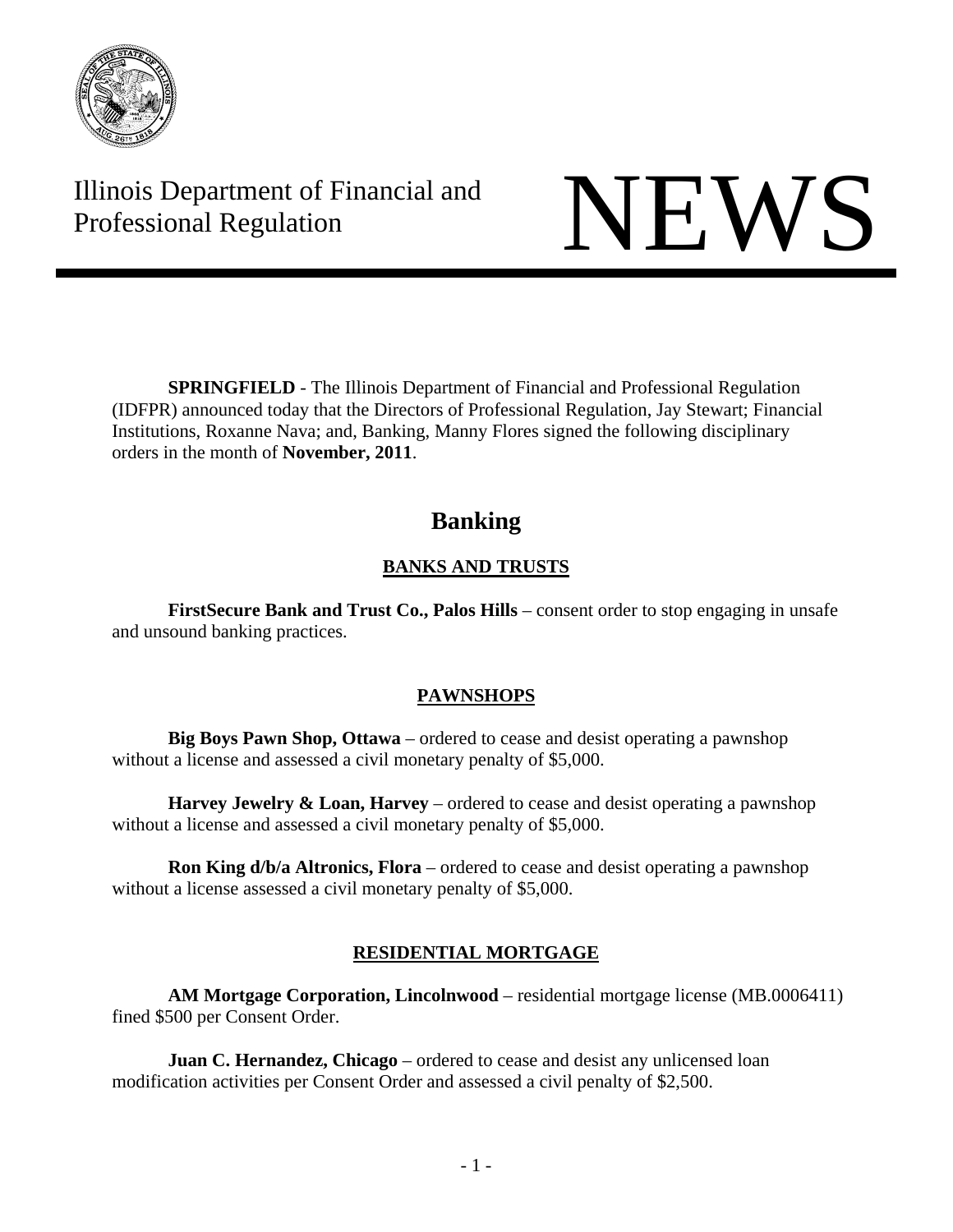**Pin Point Mortgage Corporation, Plainfield** – residential mortgage license (MB.0006344) fined \$2,500 per Consent Order.

**Smith Ortiz Financial, Inc., Chicago** – residential mortgage license (MB.0006893) fined \$2,500 per Consent Order.

# **Financial Institutions**

#### **CURRENCY EXCHANGE**

**New 55th & Ashland Currency Exchange, Inc., 1602 W. Garfield Blvd., Chicago**  currency exchange license (3997) fined \$1,950 for failure to maintain the statutorily required minimum net worth.

# **Professional Regulation**

## **ACCOUNTANT**

 **Tina Castaneda, Midlothian** – certified public accountant license (239-002162) revoked following a conviction for theft from a client.

#### **APPRAISER**

**John Miaso, Bartlett** – certified general real estate appraiser license (553-001293) placed on indefinite probation for a minimum of two years and fined \$1,000 for the participation in an appraisal containing numerous errors and omissions in violation of USPAP.

 **Christopher Opelka, Glenview** – certified residential real estate appraiser license (556- 003142) placed in refuse to renew status for being more than 30 days delinquent in the payment of child support.

#### **ARCHITECTS, LAND SURVEYORS, PROFESSIONAL ENGINEERS AND STRUCTURAL ENGINEERS**

 **James Brooks, Bourbonnais** – professional engineer license (062-057104) placed in refuse to renew status for being more than 30 days delinquent in the payment of child support.

 **DGS Technical Services, Roselle** – (unlicensed) ordered to cease and desist unlicensed practice of structural and professional engineering and assessed a \$500 civil penalty.

 **Total Outsource, Roselle** – (unlicensed) ordered to cease and desist unlicensed practice of structural and professional engineering and assessed a \$500 civil penalty.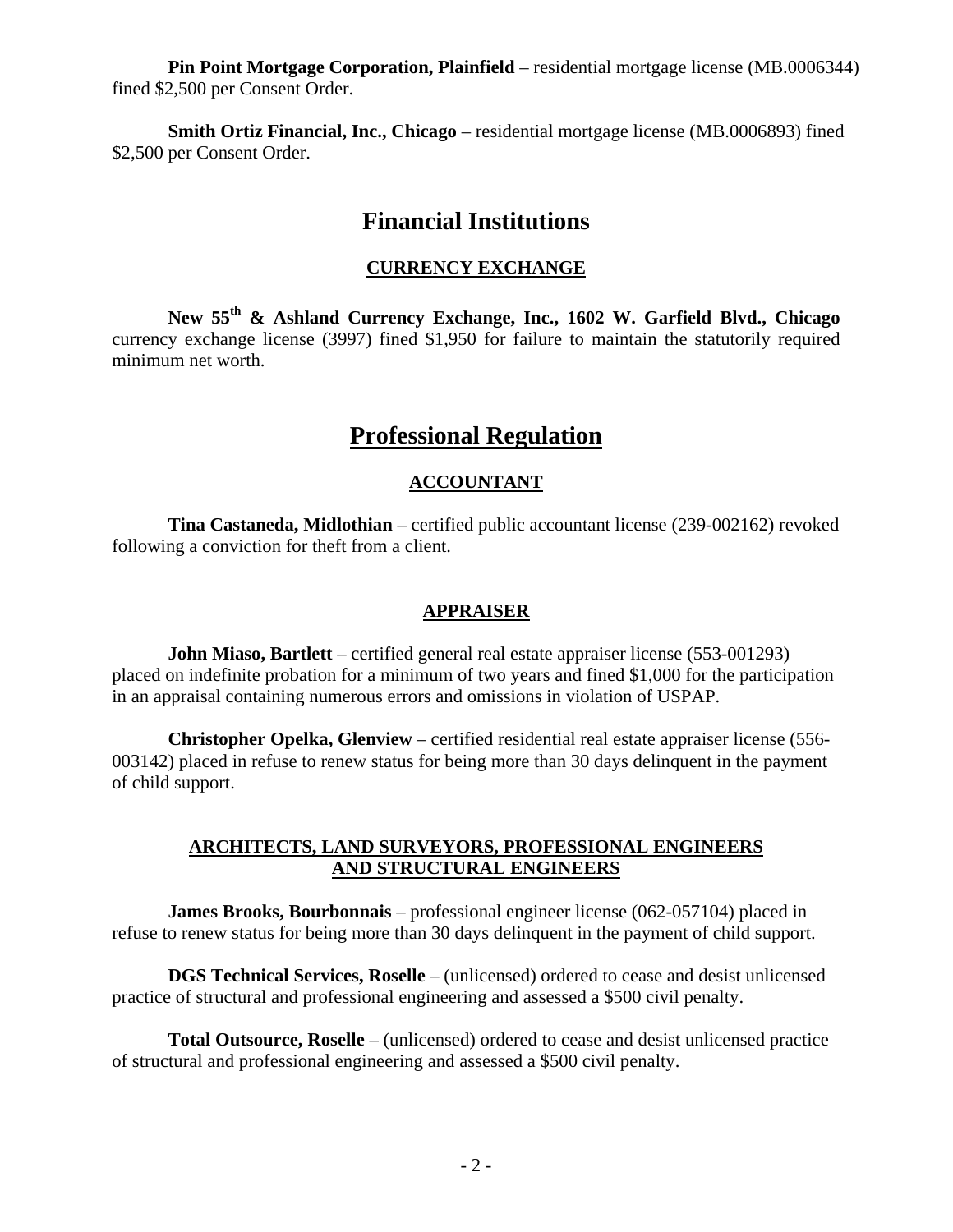#### **ATHLETIC TRAINING**

 **Bryce Davis, Morris** – athletic trainer license (096-001596) indefinitely suspended for a minimum of one year due to unprofessional/unethical conduct.

## **AUCTIONEER**

 **Abid Butt, Manassas, VA** – auctioneer license (441-001108) fined \$500 after being disciplined by the state of Florida.

# **BARBER, COSMETOLOGY, ESTHETICS AND NAIL TECHNOLOGY**

 **Edwin Brown, Chicago** – barber license (006-064007) issued and placed on nonreporting probation for one year as a result of his felony conviction.

 **Robert Daniels, Chicago** – barber license (006-064006) issued and placed on nonreporting probation for one year due to prior felony convictions.

 **Dexter Hammond, Sycamore** – barber license (006-064008) issued and placed on nonreporting probation for two years as a result of his felony conviction.

 **David Jennings, Riverdale** – barber license (006-064013) issued and placed on nonreporting probation for one year due to his felony conviction.

 **Roderick Polk, Crete** – barber license (006-063429) placed in refuse to renew status for being more than 30 days delinquent in the payment of child support.

 **Moniqua Calloway, Pensacola, FL** – cosmetologist license (011-251374) restored to indefinite probation effective upon payment of fees and filing of forms after defaulted on an Illinois educational loan and has now entered into a repayment agreement.

 **Linda Ciccarelli, Alsip** – cosmetologist license (011-195721) reprimanded due to a violation of probation (reporting).

 **Monica Depaolo, Streamwood** – cosmetologist license (011-295762) issued and placed on non-reporting probation for one year due to her felony conviction.

 **Nghi Do, Chicago** – cosmetologist license (011-277328) reprimanded and fined \$500 for aiding and assisting the unlicensed practice of nail technology and for unprofessional conduct.

 **Orlando Guzman, Chicago** – cosmetologist license (011-288346) restored to indefinite probation after defaulted on an Illinois educational loan and has now entered into a repayment agreement.

 **Shelby Hermisillo, Burbank** – cosmetologist license (011-260546) placed on indefinite probation after defaulted on an Illinois educational loan and has now entered into a repayment agreement.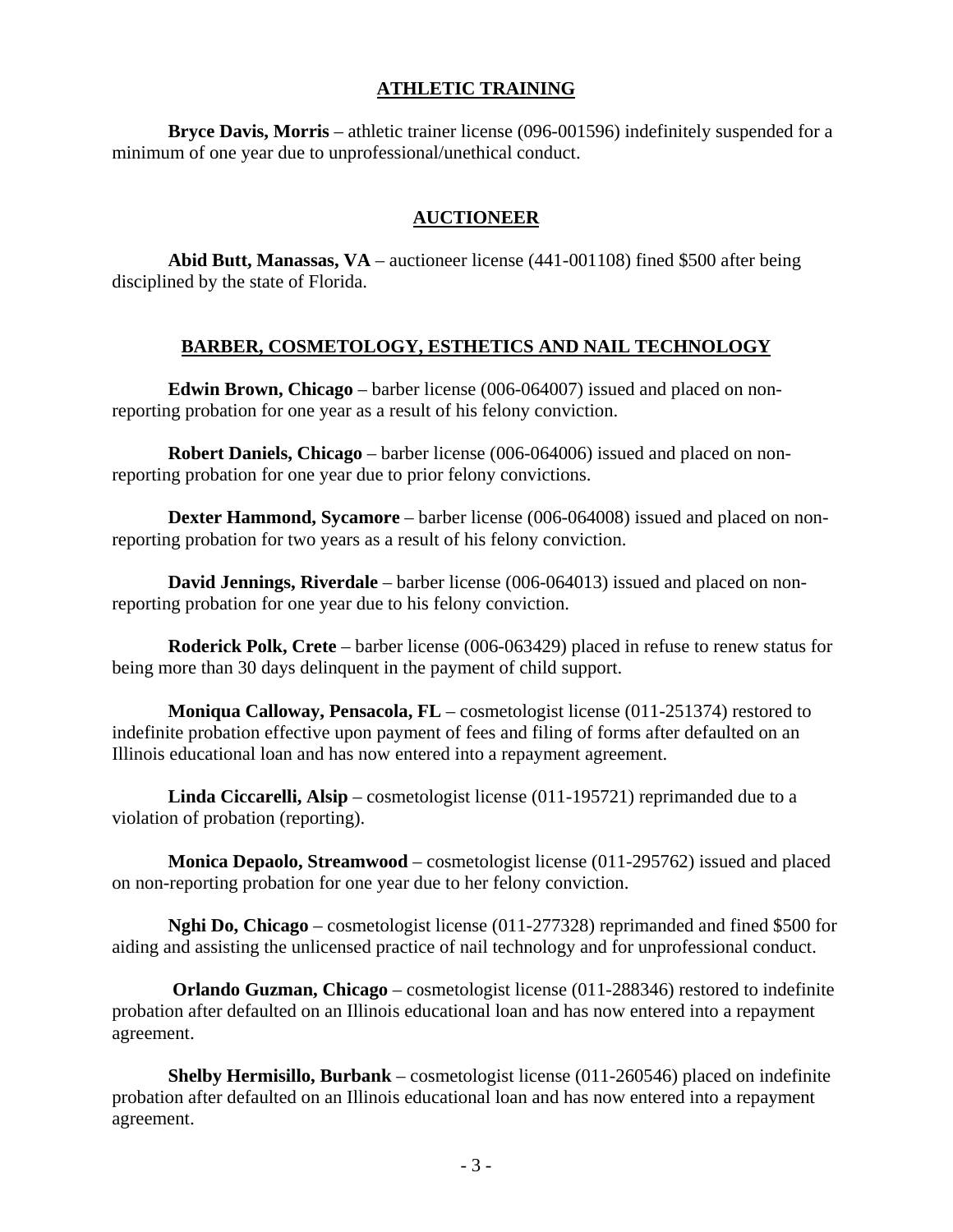**Donna Johnson, Chicago** – cosmetologist license (011-266956) restored to indefinite probation after defaulted on an Illinois educational loan and has now entered into a repayment agreement.

**Justin Morgan, Godfrey** – cosmetologist license (011-295763) issued and placed on non-reporting probation for one year due to felony conviction.

 **Sandra Nordenberg, Lockport** – cosmetologist license (011-104143) indefinitely suspended for failure to file and/or pay Illinois state income taxes.

**Deryl Rollins, Joliet** – cosmetologist license (011-227770) renewed with reprimand effective upon payment of fees and filing of forms and fined \$500 after submitted continuing education outside time frame.

 **David Shelley, Highland Park** – cosmetologist license (011-171791) placed in refuse to renew status for practicing on a non-renewed license.

**Margaret Wonder, Savoy** – cosmetologist license (011-177171) restored to indefinite probation after defaulted on an Illinois educational loan and has now entered into a repayment agreement.

 **Mary Robertson, Chicago** – esthetician license (131-007839) issued and placed on nonreporting probation for one year due to her felony conviction.

**Josh Bolton, Chicago** – nail technician license (169-007730) indefinitely suspended and fined \$250 for practicing on a non-renewed license.

 **Hung Dao, Chicago** – nail technician license (169-019976) reprimanded and fined \$500 after operated salon without registration, failure to display licenses as required and for unprofessional conduct.

 **Nadya Gauna, Arcola** – nail technician license (169-023348) issued and placed on nonreporting probation for one year due to her felony conviction.

**Tan Hoang, Maywood** – nail technician license (169-008530) placed in refuse to renew status after practiced nail technology without a valid license; owning and/or operating a shop/salon without a valid registration; and aiding and assisting unlicensed practice.

 **Huong Huynh, Chicago** – nail technician license (169-007256) reprimanded and fined \$500 after allowed salon to operate on a non-renewed license and failed to properly label applicator bottles containing an acrylic substance.

 **Trung Lam, Roscoe** – nail technician license (169-023351) issued and placed on nonreporting probation for one year as a result of his felony conviction.

 **Kelly Walker, Algonquin** – nail technician license (169-023367) issued and placed on non-reporting probation for one year due to his felony conviction.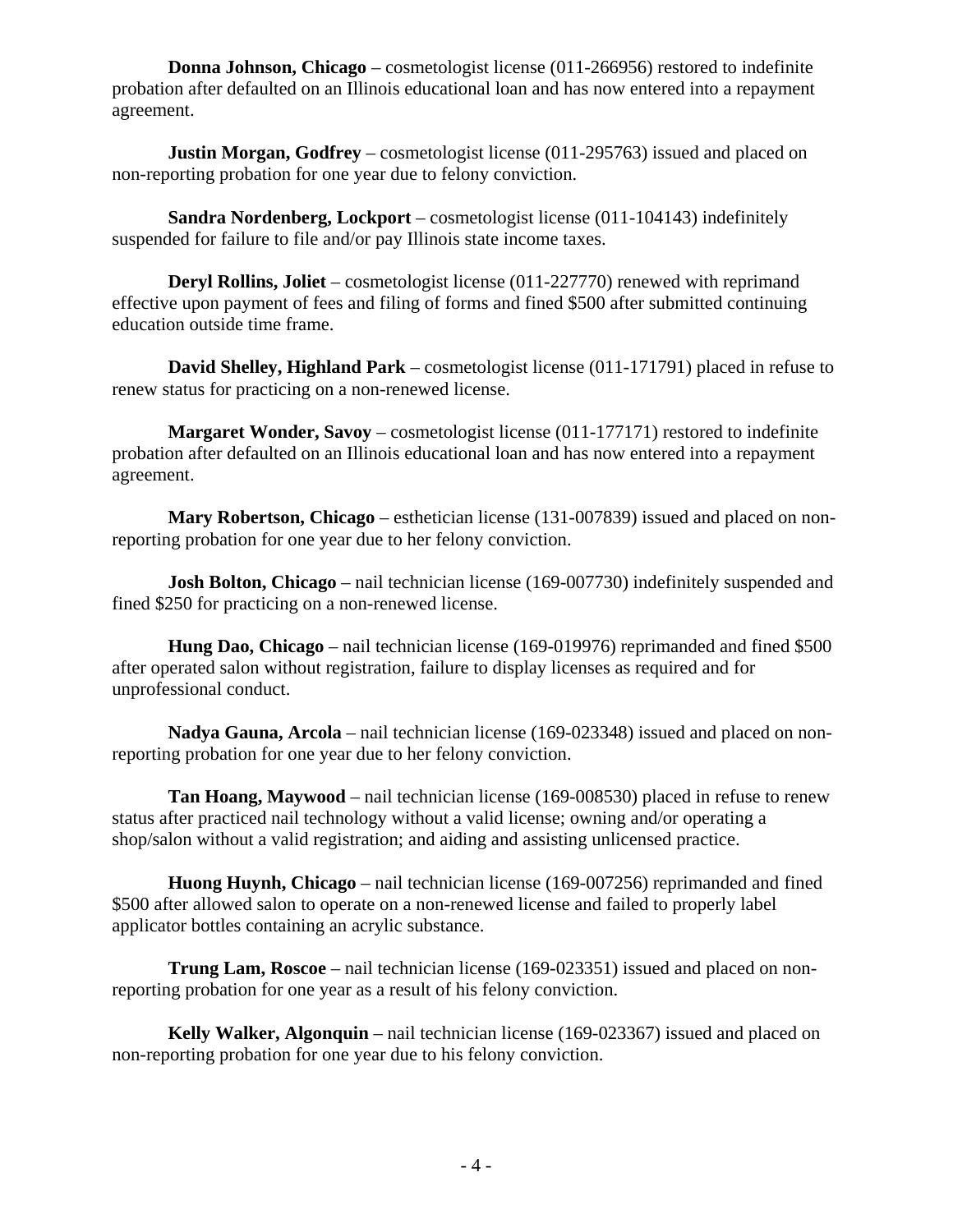**AA Salon Inc., Hoffman Estates** – salon license (189-013537) reprimanded and fined \$1,000 after salon operated prior to licensure, sold colored contact lenses and for unprofessional conduct.

 **A-Nails, Moline** – salon license (189-012039) reprimanded and fined \$250 for aiding and assisting unlicensed practice of nail technology.

 **Cici Nail Incorporated, Chicago** – salon license (189-013760) reprimanded and fined \$500 due to violation of Act (operated prior to licensure) and aided and assisted unlicensed practice of nail technology.

 **Nail Spa Salon Inc., Westchester** – salon license (189-013711) reprimanded and fined \$500 after salon operated prior to licensure, allowed nail technician to exceed scope of practice and for unprofessional conduct.

 **Stylz & Trendz, Evergreen Park** – salon license (189-011593) reprimanded and fined \$500 for aiding and assisting unlicensed practice of barbering and/or cosmetology.

 **Tip Top Nails, Fairview Heights** – salon license (189-003897) required to complete additional continuing education and fined \$300 for aiding and assisting unlicensed practices and for failure to maintain sanitary conditions.

 **Theodore Bedford, Elgin** – (unlicensed) ordered to cease and desist the unlicensed practice as a barber.

 **Usan Bolor, Chicago** – (unlicensed) ordered to cease and desist the unlicensed practice of barbering, cosmetology, esthetics, hair braiding or nail technology.

 **Aunic Dorj, Chicago** – (unlicensed) ordered to cease and desist the unlicensed practice of barbering, cosmetology, esthetics, hair braiding or nail technology.

 **Flow Factory, Chicago** – (unlicensed) ordered to cease and desist the unlicensed practice of barbering, cosmetology, esthetics, hair braiding or nail technology.

**Dewon Johnson, Elgin** – (unlicensed) ordered to cease and desist the unlicensed practice as a barber.

 **L T Nails, Rockford** – (unlicensed) ordered to cease and desist the unlicensed practice as a salon/shop.

 **Cliffort Lomack, Chicago** – (unlicensed) ordered to cease and desist the unlicensed practice of cosmetology.

 **Edwin Morales, Chicago** – (unlicensed) assessed a \$100 civil penalty for the unlicensed practice of barbering.

 **Danilo Quillang, Bolingbrook** – (unlicensed) ordered to cease and desist the unlicensed practice of cosmetology and assessed a \$200 civil penalty.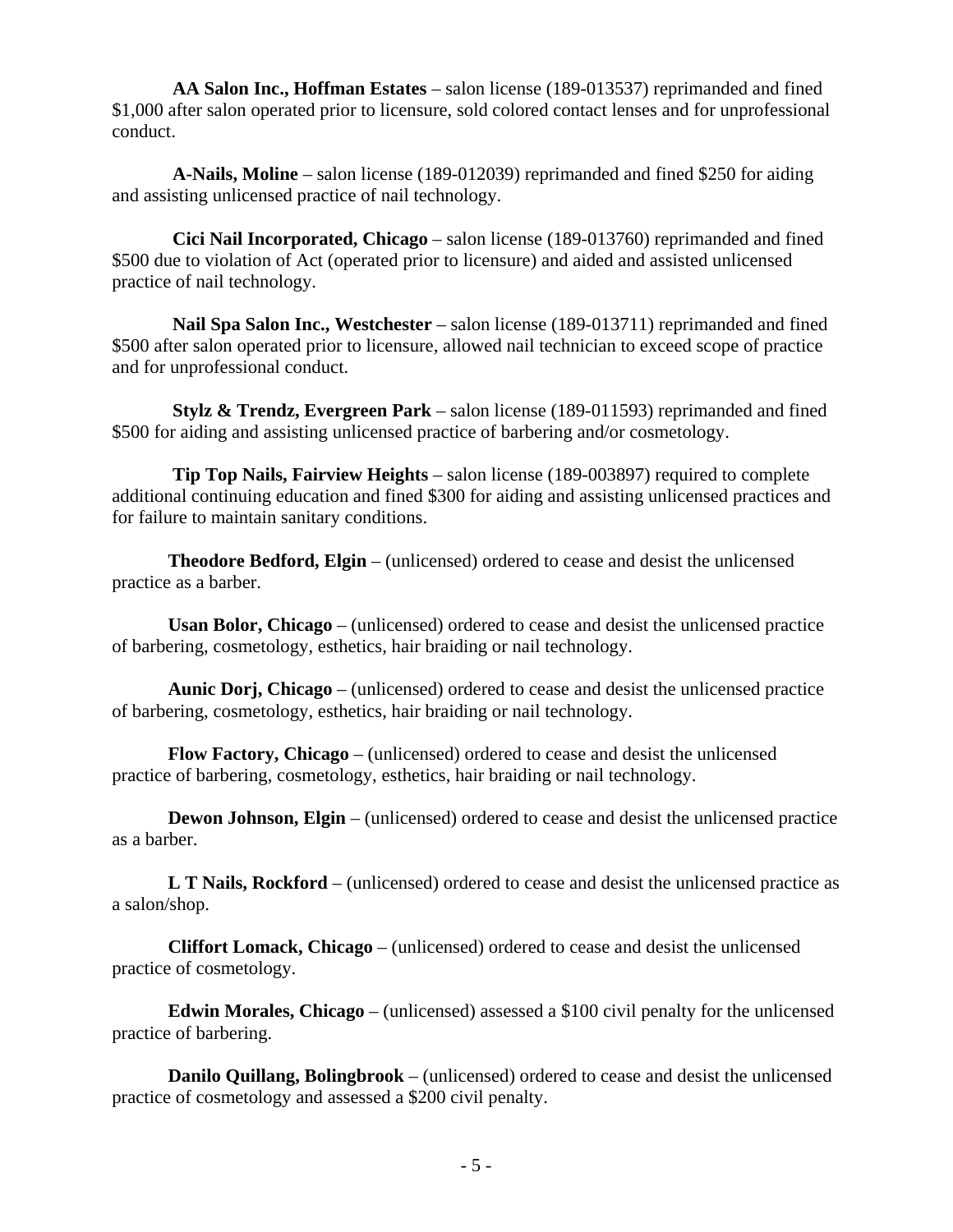**The New U, Chicago** – (unlicensed) and **Cassandra Thomas, Chicago** – (unlicensed) both ordered to cease and desist the unlicensed practice of cosmetology.

 **Phuong Tran, Maywood** – (unlicensed) ordered to cease and desist the unlicensed practice as a cosmetologist, esthetician, nail technician, hair braider or barber.

 **Heather Van, Moline** – (unlicensed) ordered to cease and desist the unlicensed practice of nail technology and unlicensed salon operation.

# **DENTAL**

 **Paul Pladziewicz, Taylorville** – dental license (019-016732) placed on probation for one year and fined \$2,500 and controlled substance license (319-006383) indefinitely suspended for a minimum of six months after he prescribed excessive and non-therapeutic controlled substances.

 **Richard Boehm, Lisle** – dental controlled substance license (319-011847) restored to one year probation effective upon payment of fees, filing of forms and completion of required continuing education.

# **DETECTIVE, ALARM, SECURITY, FINGERPRINT VENDOR AND LOCKSMITH**

 **Imelda Arroyo, Chicago** – permanent employee registration card (129-351176) issued and placed on probation for three years for failure to disclose criminal conviction.

 **Robert Avalos, Chicago** – permanent employee registration card (129-351175) issued and placed on probation for two years for failure to disclose criminal conviction.

 **Robert Barlow, Chicago** – permanent employee registration card (129-036835) placed in refuse to renew status for being more than 30 days delinquent in the payment of child support.

 **Marcus Behr, Skokie** – permanent employee registration card (129-279027) placed in refuse to renew status for being more than 30 days delinquent in the payment of child support.

 **Lamar Broadway, Oak Forest** – permanent employee registration card (129-351193) issued and placed on probation for one year for failure to disclose criminal conviction.

 **Van Bushue, Mount Vernon** – private alarm contractor license (124-001560) reprimanded and fined \$3,000 for aiding and assisting unlicensed practice.

 **Steven Dick, Chicago** – permanent employee registration card (129-027310) reprimanded for failure to report an arrest and, in a separate matter, for using his vehicle to stop a subdivision's visitor who had failed to comply with a traffic sign.

 **Daniel Gonzalez, Chicago** – permanent employee registration card (129-292202) restored to indefinite probation after defaulted on an Illinois educational loan and has now entered into a repayment agreement.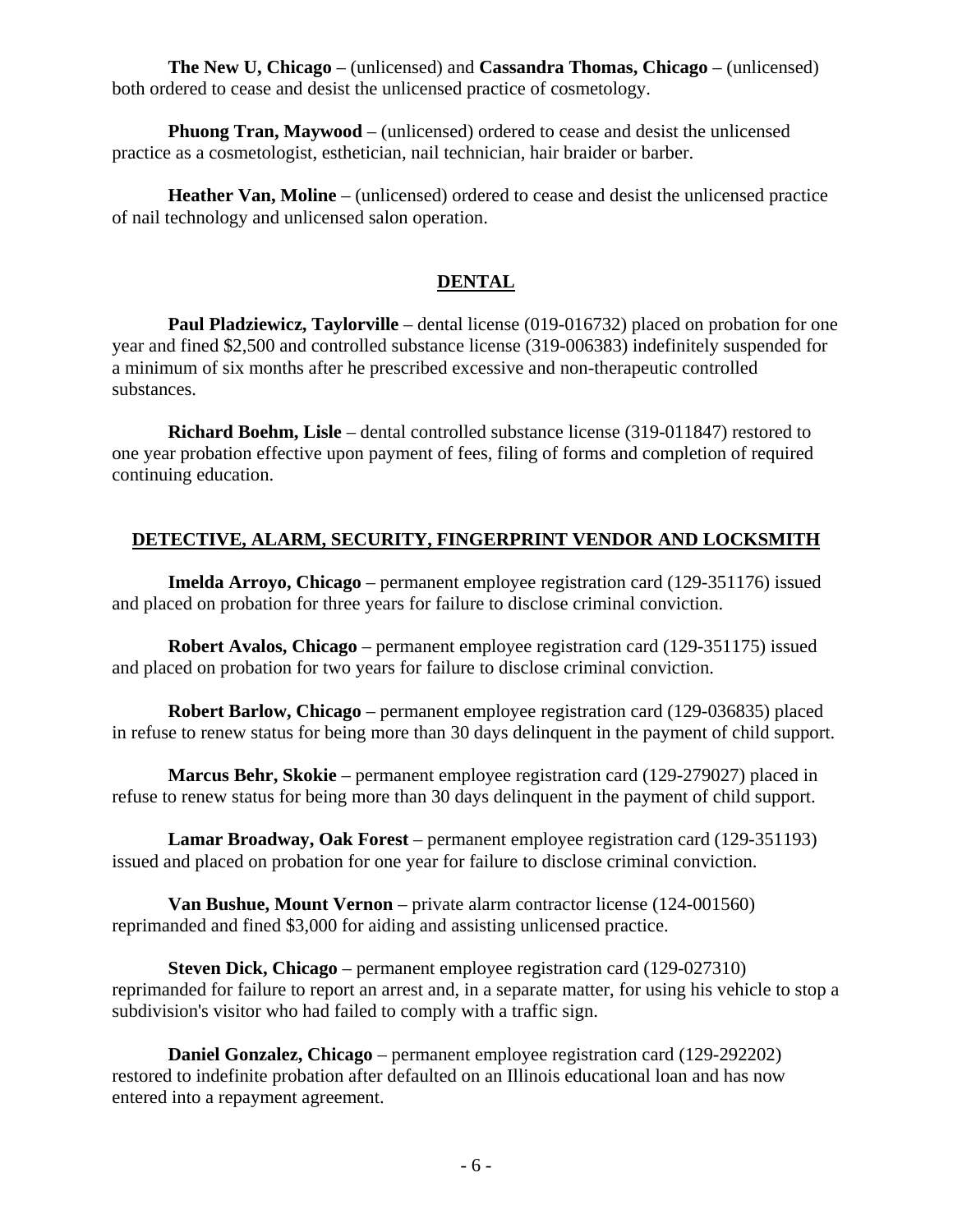**Michael Goranson, Elk Grove Village** – permanent employee registration card (129- 351192) issued and placed on probation for one year for failure to disclose criminal conviction.

 **Herbert Holmes, Chicago** – permanent employee registration card (129-351182) issued and placed on probation for two years for failure to disclose criminal conviction.

 **Vladymyr Ivanyshyn, Norridge** – permanent employee registration card (129-351194) issued and placed on probation for one year due to criminal conviction.

 **Kyle Jurcich, O'Fallon** – permanent employee registration card (129-351-177) issued and placed on probation for two years due to criminal conviction.

 **Michael Lally, Downers Grove** – permanent employee registration card (129-351195) issued and placed on probation for one year due to criminal conviction.

**John Lewis, Chicago** – permanent employee registration card (129-351190) issued and placed on probation for one year due to criminal conviction.

**Joe Mallory, Chicago** – permanent employee registration card (129-351188) issued and placed on probation for one year for failure to disclose criminal conviction.

 **Mark Meadows, Vandalia** – permanent employee registration card (129-343800) reprimanded and fined \$2,500 for engaging in unlicensed practice as a private alarm contractor.

 **Brian Murray, Chicago** – permanent employee registration card (129-303753) placed in refuse to renew status for failure to appear at a Department conference.

 **Latanya Newell, Chicago** – permanent employee registration card (129-351618) issued and placed on probation for two years for failure to disclose criminal conviction.

 **Cory Oxtoby, Spring Grove** – permanent employee registration card (129-351181) issued and placed on probation for two years for failure to disclose criminal convictions.

**Jeoffery Parker, Calumet City** – permanent employee registration card (129-351186) issued and placed on probation for three years due to criminal conviction.

 **Cameron Richardson, Chicago** – permanent employee registration card (129-351191) issued and placed on probation for two years due to criminal conviction.

**Jake Rivera, Streamwood** – permanent employee registration card (129-304971) indefinitely suspended for failure to file and/or pay Illinois state income taxes.

 **Bette Thomas, Chicago** – permanent employee registration card (129-351179) issued and placed on probation for one year due to criminal conviction.

 **Edwin Varnado, Chicago** – permanent employee registration card (129-351183) issued and placed on probation for one year due to criminal conviction.

 **Gerald Walker, Chicago** – permanent employee registration card (129-351181) issued and placed on probation for one year for failure to disclose criminal conviction.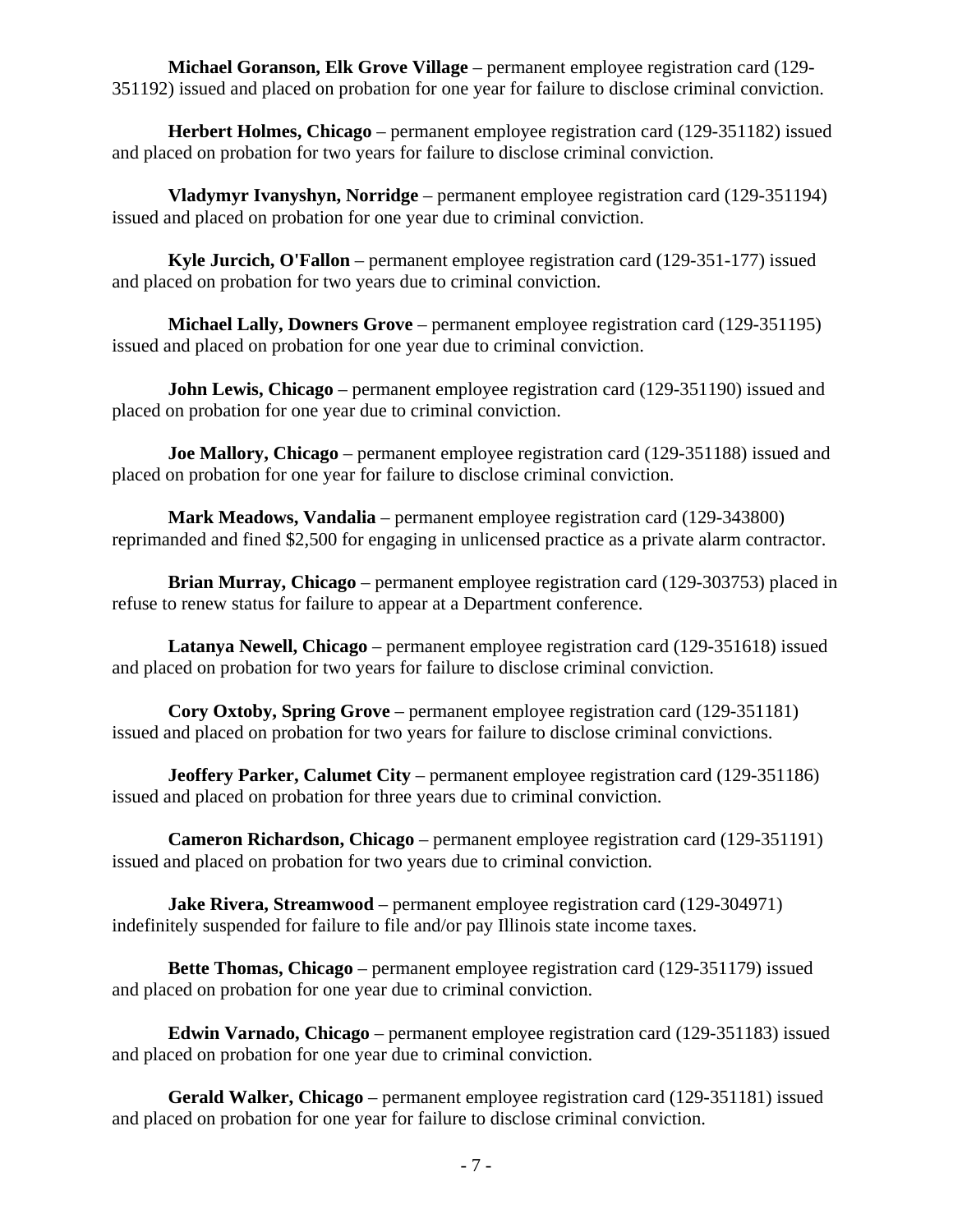**Gerard Weathers, Riverdale** – permanent employee registration card (129-036446) placed in refuse to renew status for failure to appear at a Department conference.

 **Latosha Wilson, Chicago** – permanent employee registration card (129-351178) issued and placed on probation for three years due to criminal conviction.

 **Matthew Ziarko, Chicago** – permanent employee registration card (129-351180) issued and placed on probation for one year due to criminal conviction.

 **Aun Point Security, Chicago** – (unlicensed) ordered to cease and desist unlicensed practice as a private security contractor agency.

## **EUTHANASIA**

 **St. Clair County Animal Services, Belleville** – certified euthanasia agency license (228- 000008) reprimanded and fined \$1,000 for operating as a euthanasia agency for more than two years on an expired euthanasia agency certification registration.

## **FUNERAL DIRECTORS & EMBALMERS**

**Jeffrey Flagg, Crystal Lake** – funeral director and embalmer license (034-011971) restored to indefinite probation effective upon payment of fees and filing of forms.

 **Steven Res, Godfrey** – funeral director and embalmer license (034-015841) suspended for one year and fined \$500 based on untrustworthiness in funeral practice, sister-state discipline and unprofessional conduct.

 **Benita Slaughter, Chicago** – funeral director and embalmer license (034-012203) indefinitely suspended for a minimum of one year and fined \$25,000 for failure to account for funds, failure to return funds, failure to pay expenses for which she had been paid, and failure to correct an error on a death certificate.

 **Robert Perry, Champaign** – (unlicensed) ordered to cease and desist the unlicensed practice of funeral directing.

## **MARRIAGE AND FAMILY THERAPY**

 **Jeffrey Dire, Downers Grove** – marriage and family therapist license (166-000262) suspended for one year for marrying his former client before 24 months had elapsed from the termination of her treatment.

## **MASSAGE THERAPY**

 **Tamarah Brooks, Rochelle** – (unlicensed) ordered to cease and desist unlicensed practice of massage therapy and assessed a \$2,000 civil penalty.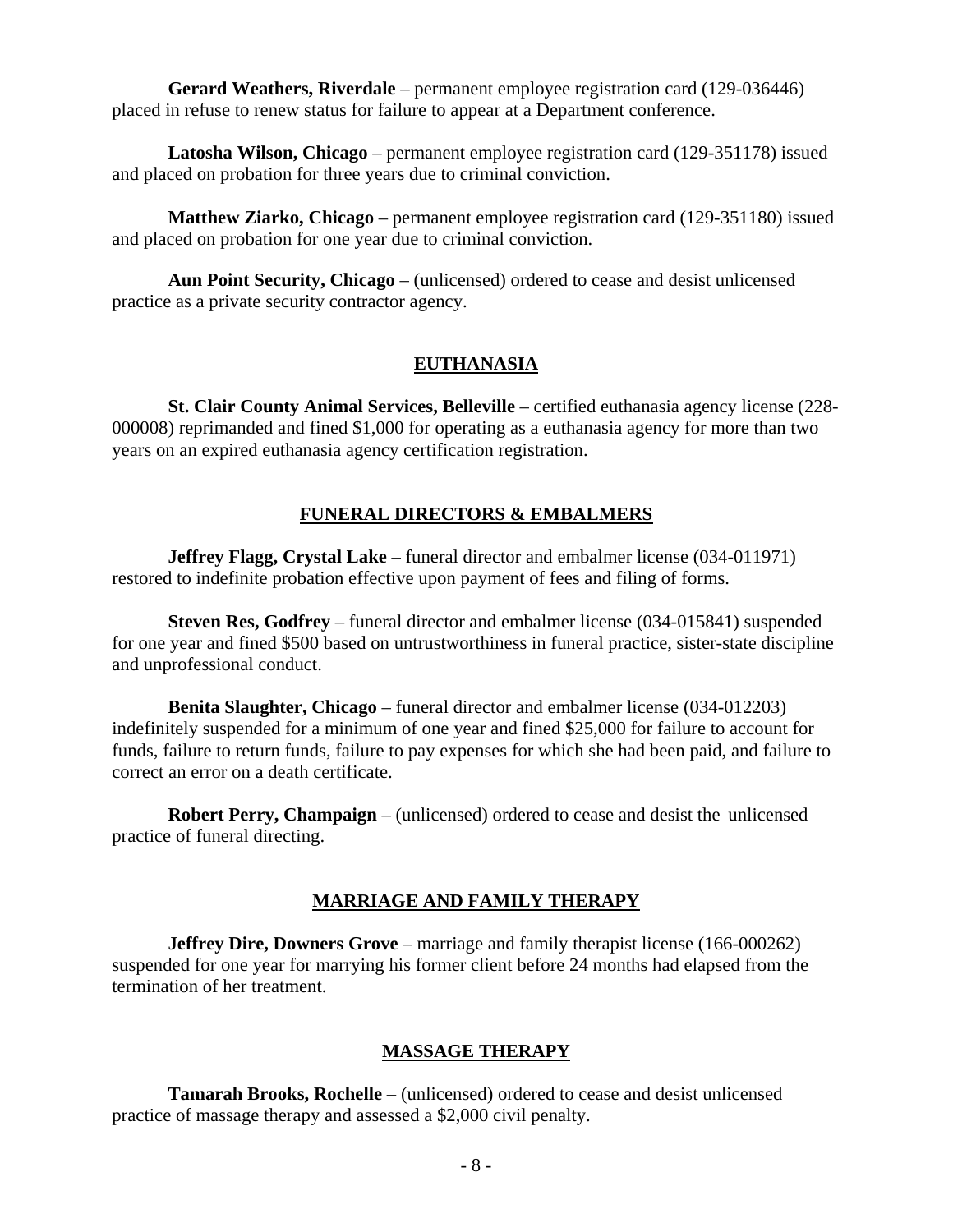**Shellie Carter, Aurora** – (unlicensed) ordered to cease and desist the unlicensed practice of massage therapy and assessed a \$2,000 civil penalty.

# **MEDICAL**

 **Gilbert Blaum, Springfield** – physician and surgeon license (036-037842) and controlled substance license (336-007979) temporarily suspended for issuing prescriptions for numerous controlled substances to patients of his practice without therapeutic purposes.

 **Hosep Deyrmenjian, Gurnee** – physician and surgeon license (036-079535) placed on indefinite probation with work restrictions for a minimum of two years and fined \$5,000 after plead guilty to Class A Misdemeanor related to Unlawful Possession of Controlled Substances.

**Peter Litzow, St. Louis, MO** – physician and surgeon license (036-096863) indefinitely suspended for a minimum of four years after he surrendered his Missouri physician and surgeon license in lieu of being disciplined for alleged violations of Federal and/or State drug related rules and regulations.

**John Michon, South Barrington** – physician and surgeon license (036-117134) reprimanded and fined \$5,000 for negligently violating the confidentiality between physician and patient.

**Fred Moss, Commerce, MI** – physician and surgeon license (036-129270) issued with reprimand based on the history of discipline by the Medical Licensing Board of Indiana after disclosure of DUI Misdemeanor in Ohio.

**Jerrold Polterock, Gaffney, SC** – physician and surgeon license (036-039324) reprimanded for failure to conduct thorough exams, provide proper follow up care and maintain adequate medical records on the basis of the discipline rendered in California.

 **Shantan Reddy, New York, NY** – physician and surgeon license (036-129271) issued with reprimand based on the history of the discipline by the state of New York Board of Professional Medical Conduct for pleading nolo contendere for DUI Misdemeanor in California.

 **Sandra Rosenfeld-O'Tool, Bettendorf, IA** – physician and surgeon license (036- 113944) reprimanded and fined \$500 on the basis of discipline rendered in sister-state for failure to report adverse action in sister-state.

 **Llewellyn Simon, Monroe, LA** – physician and surgeon license (036-092069) reprimanded due to prior discipline by the state of Louisiana.

 **Medha Suwanawongse, Herrin** – physician and surgeon license (036-087814) reprimanded and fined \$1,000 after his clinical privileges were disciplined by the hospital where he was practicing.

 **Andrew Carr, Lake in the Hills** – chiropractic license (038-008417) indefinitely suspended for failure to file and/or pay Illinois state income taxes.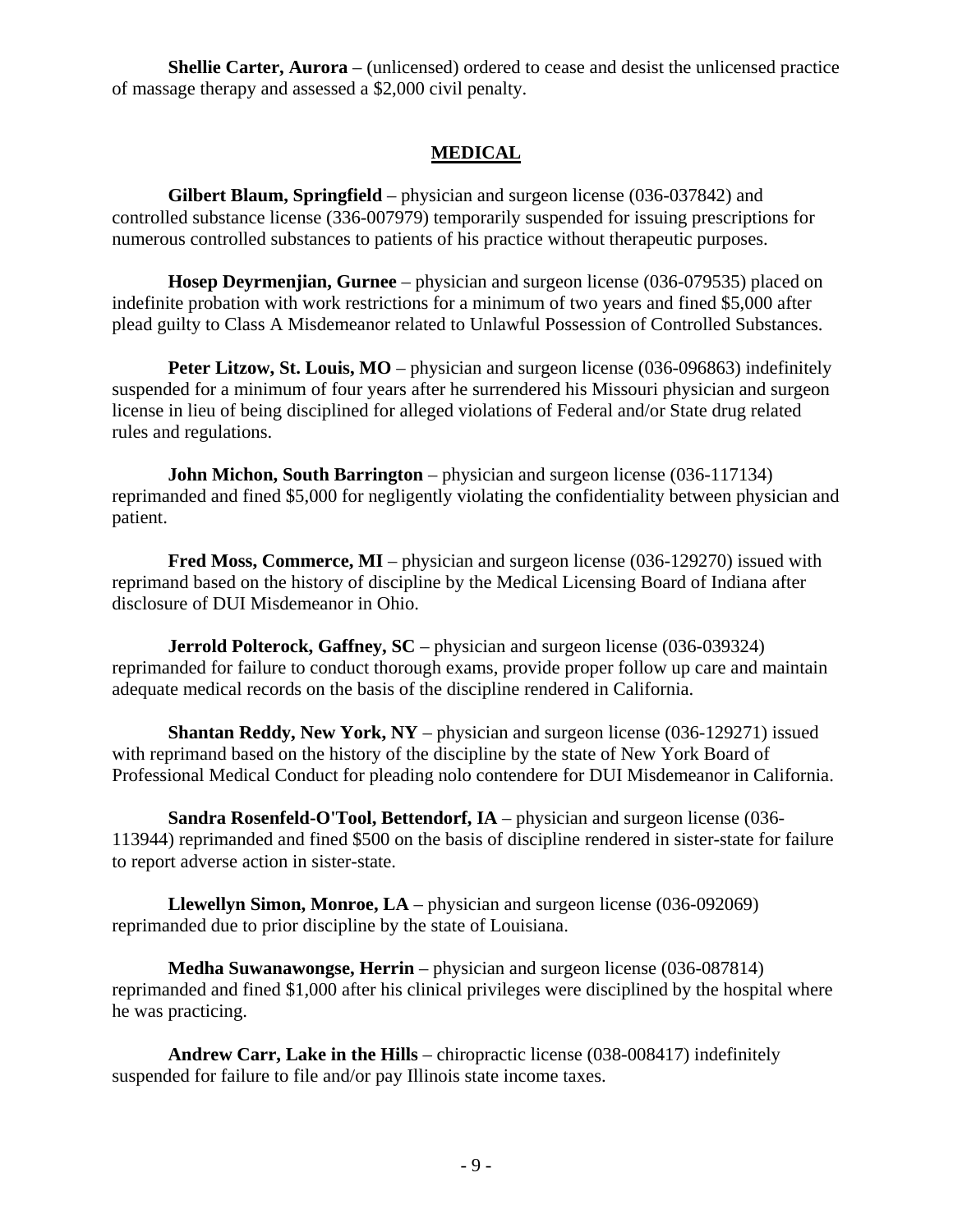**Westeron Stephens, Carol Stream** – chiropractic license (038-003788) indefinitely suspended for a minimum of three years and fined \$10,000 for crossing professional boundaries with a patient.

 **Karren Stonehouse, Silvis** – chiropractic license (038-009353) indefinitely suspended for failure to file and/or pay Illinois state income taxes.

 **Deborah Yoos, Fairview Heights** – chiropractic license (038-005972) indefinitely suspended for failure to file and/or pay Illinois state income taxes.

#### **NURSING**

 **Bambi Carlson, Morrison** – registered nurse license (041-385406) reprimanded for failure to report her termination due to a failure to administer medication.

**Heather Crites, Chatham** – registered nurse license (041-341355) placed on indefinite probation for a minimum of three years for prescription drug abuse.

 **Michelle Derdzinski, Kankakee** – registered nurse license (041-398073) issued and placed on indefinite probation for a minimum of three years as a result of alcohol abuse.

**Judith Durst, Topeka** – registered nurse license (041-365412) reprimanded due to unprofessional conduct for failure to correctly dispense medication and failure to maintain accurate documentation.

 **Sonja Enge, Chicago** – registered nurse license (041-351091) reprimanded for failure to report she had been terminated as a registered nurse in the University of Chicago Medical Center Emergency Room.

 **Angela Fick, Belvidere** – registered nurse license (041-312415) suspended for 30 days and fined \$500 due to her submission of five altered and/or falsified doctor excuses from her personal physician to her employer.

**Judith Giacabazi, Rochester, MN** – registered nurse license (041-294541) issued with reprimand due to a sister-state discipline.

 **Sheri Gunter, West Frankfort** – registered nurse license (041-301056) automatically and indefinitely suspended for a minimum of 12 months due to violation of probation.

 **Heather Hanson, Peoria** – registered nurse license (041-312594) placed on indefinite probation with work restrictions for a minimum of three years for diverting controlled substances from Proctor Hospital in Peoria, Illinois.

 **Holli Hartley, Chandler, AZ** – registered nurse license (041-197204) placed in refuse to renew status after being disciplined by the state of Arizona.

 **Lawrence Hill, Chicago** – registered nurse license (041-112813), advanced practice nurse license (209-001403) and controlled substance license (309-000876) all placed in refuse to renew status and registered nurse license fined \$10,000 for unprofessional conduct while employed at the Women's Aid Clinic in Lincolnwood, Illinois.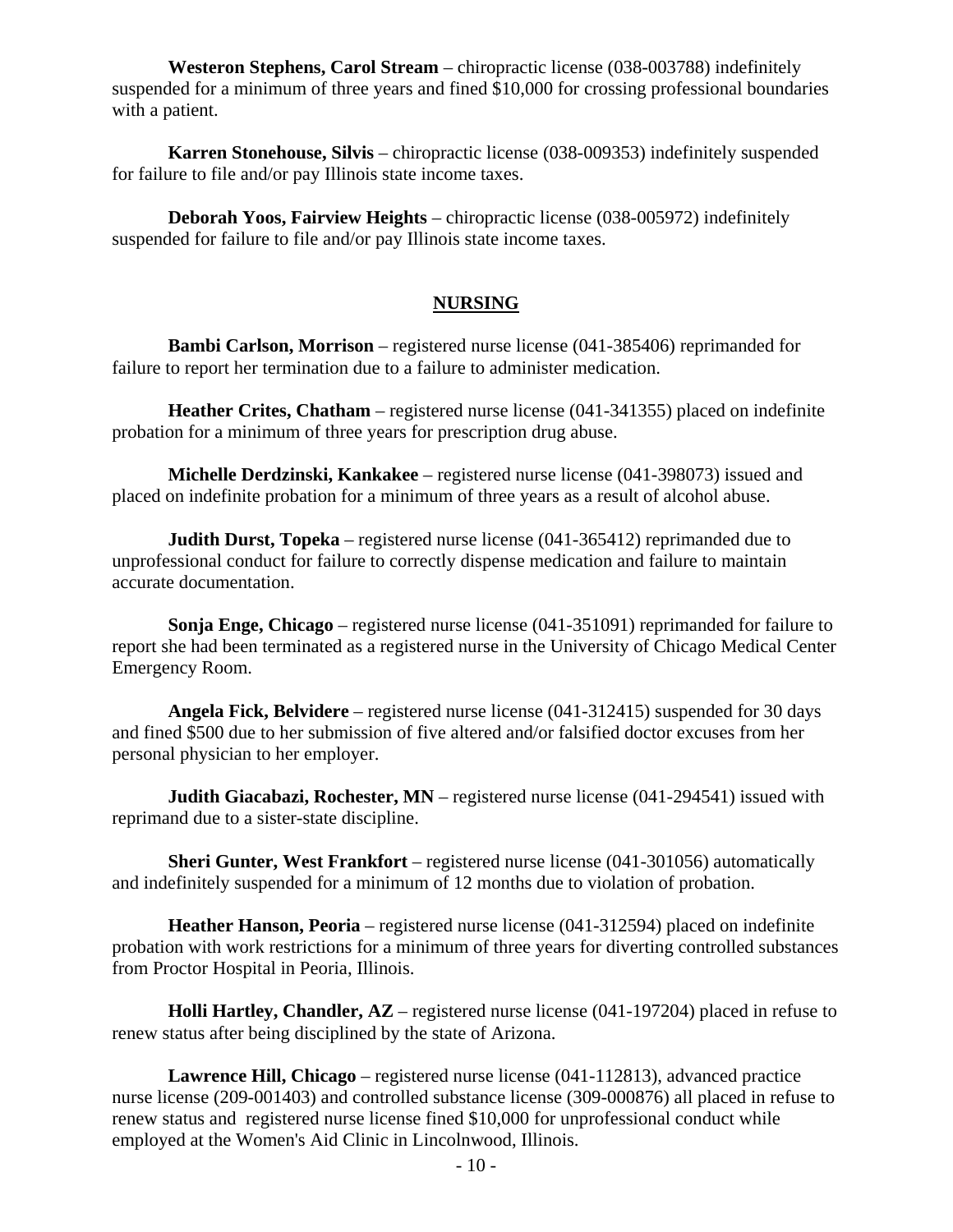**Michelle Kociuba, Joliet** – registered nurse license (041-361464) reprimanded for having diverted Tylenol and Norco on one occasion from Provena St. Joseph Medical Center in Joliet, Illinois for a relative.

 **Marta Kordas, Roselle** – registered nurse license (041-183269) placed in refuse to renew status after her California license disciplined for incidents in which she called in prescriptions for herself using physician's names and DEA numbers without authorization from those physicians.

 **Kim Kuczaj, South Elgin** – registered nurse license (041-398074) issued and placed on indefinite probation for a minimum of three years for failure to disclose a DUI history on her license application.

 **Mark Murray, Springfield** – registered nurse license (041-227170) reprimanded and fined \$500 due to opioid misuse.

 **Fehintola Oyeyemi, Country Club Hills** – registered nurse license (041-330107) reprimanded and fined \$500 for improperly dispensing IV fluids against a physician's orders.

 **Sandra Patterson, Frankfort** – registered nurse license (041-265619) automatically and indefinitely suspended for a minimum of 12 months due to violation of probation.

**Janet Porter, Sidney** – registered nurse license (041-280625) automatically and indefinitely suspended for a minimum of 12 months due to violation of probation.

 **Amy Rapp, Rockford** – registered nurse license (041-351902) placed on indefinite probation with work restrictions for a minimum of three years due to drug diversion.

 **Michael Rast, Champaign** – registered nurse license (041-313504) automatically and indefinitely suspended for a minimum of 12 months due to violation of probation.

**Sherry Stewart, Hammond, IN** – registered nurse license (041-308263) restored to indefinite probation for a minimum of three years effective retroactive to May 11, 2009.

 **Charlyn Theisen, Lynwood** – registered nurse license (041-220577) automatically and indefinitely suspended for a minimum of 12 months due to a violation of probation.

**Stacy Warren, Fenton, MO** – registered nurse license (041-397852) issued with reprimand after being disciplined by the state of Missouri.

 **Linda Weaver, Pana** – registered nurse license (041-231851) indefinitely suspended for a minimum of three years for after she pre-charted breathing treatments, thereby falsifying patient records.

**Jillean Williamson, Sterling** – registered nurse license (041-398072) issued with reprimand after being disciplined by the State of Iowa Board of Nursing.

 **Ma Irene Zapata, Glendale** – registered nurse license (041-357229) reprimanded with conditions and fined \$500 for filing false reports for a patient.

**Jenna Blythe, Marion** – licensed practical nurse license (043-089086) automatically and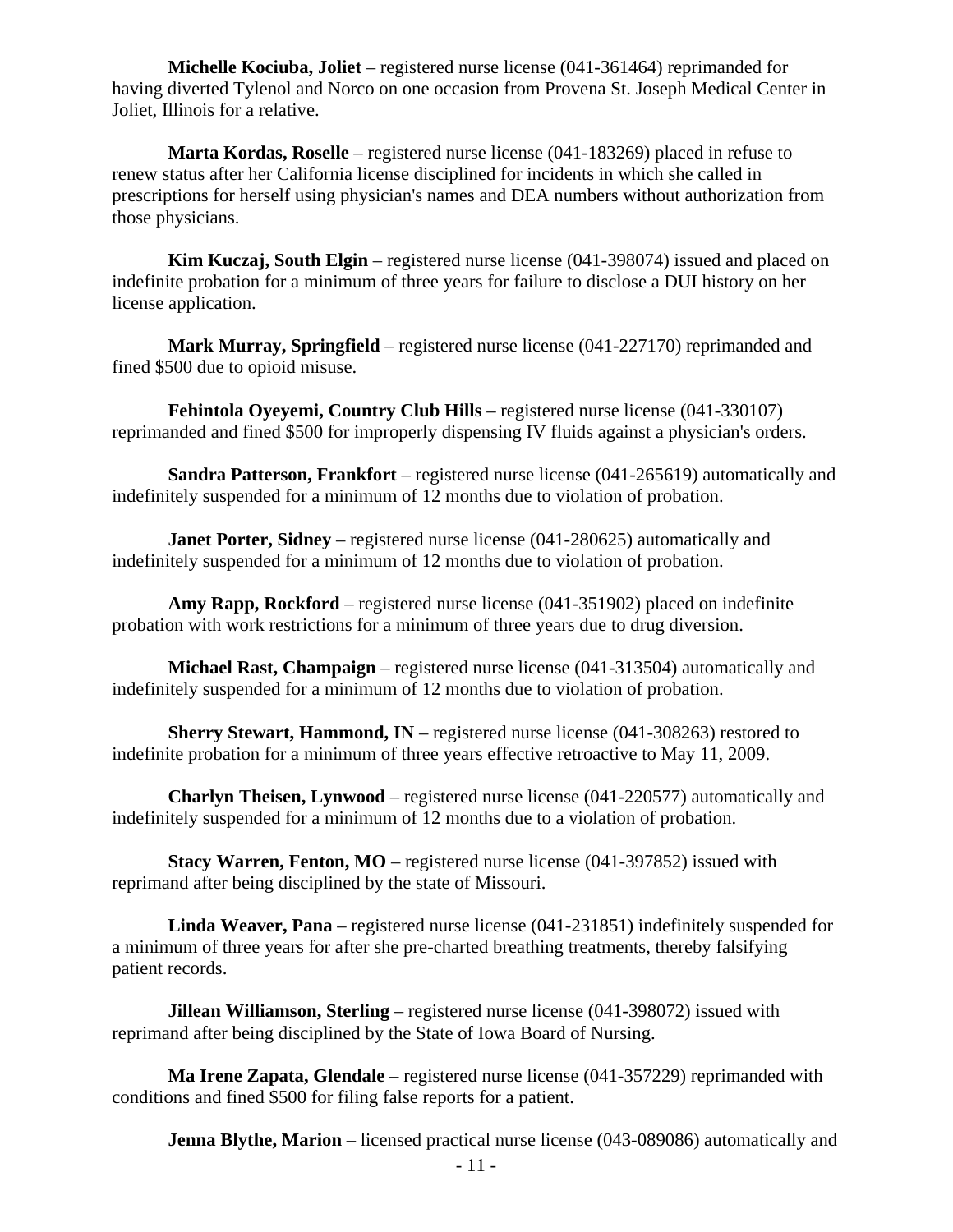indefinitely suspended for a minimum of 12 months due to a violation of probation.

**Mary Sue Burgess. Peoria** – licensed practical nurse license (043-075294) indefinitely suspended for a minimum of one year due to a sister-state discipline in Missouri where she administered insulin to a diabetic patient without a physician's order.

 **M. Helen Dover, Swansea** – licensed practical nurse license (043-039452) placed on indefinite probation with work restrictions for a minimum of three years for the diversion of controlled substances.

 **Lavora Frierson, Skokie** – licensed practical nurse license (043-113924) issued with reprimand and fined \$500 after being disciplined by the Minnesota Board of Nursing.

**John Martineau, Liberty** – licensed practical nurse license (043-077731) automatically and indefinitely suspended for a minimum of 12 months due to a violation of probation.

 **Amy Miller, Griggsville** – licensed practical nurse license (043-088354) automatically and indefinitely suspended for a minimum of 12 months due to a violation of probation.

#### **NURSING HOME ADMINISTRATOR**

 **Larry Banks, Ada, MI** – nursing home administrator license (044-010602) reprimanded and fined \$500 after being disciplined by the state of Michigan.

**Lesley White, McHenry** – nursing home administrator license (044-010040) suspended for one year for a failure to report an incident of abuse.

 **Kimberly James, Rockford** – (unlicensed) ordered to cease and desist the unlicensed practice as a nursing home administrator and assessed a \$1,000 civil penalty.

#### **OPTOMETRY**

 **Glories II, Decatur** – (unlicensed) and **Sanjeev Kumar, Decatur** – (unlicensed) ordered to cease and desist the unlicensed practice of optometry and Kumar assessed a \$5,000 civil penalty.

#### **PHARMACY**

 **Dorsah Gariba, Chicago** – pharmacy technician license (049-139177) placed in refuse to renew status after Arizona license revoked for knowingly filing with the Arizona State Board of Pharmacy a document that contained false or misleading information regarding the number of hours he completed during his internship program.

 **Larry Gielow, Red Bud** – pharmacist license (051-030976) reprimanded and fined \$2,500 for inappropriately filling prescriptions for a family member.

**Il Hwang, Chicago** – pharmacist license (051-290166) reprimanded after a Department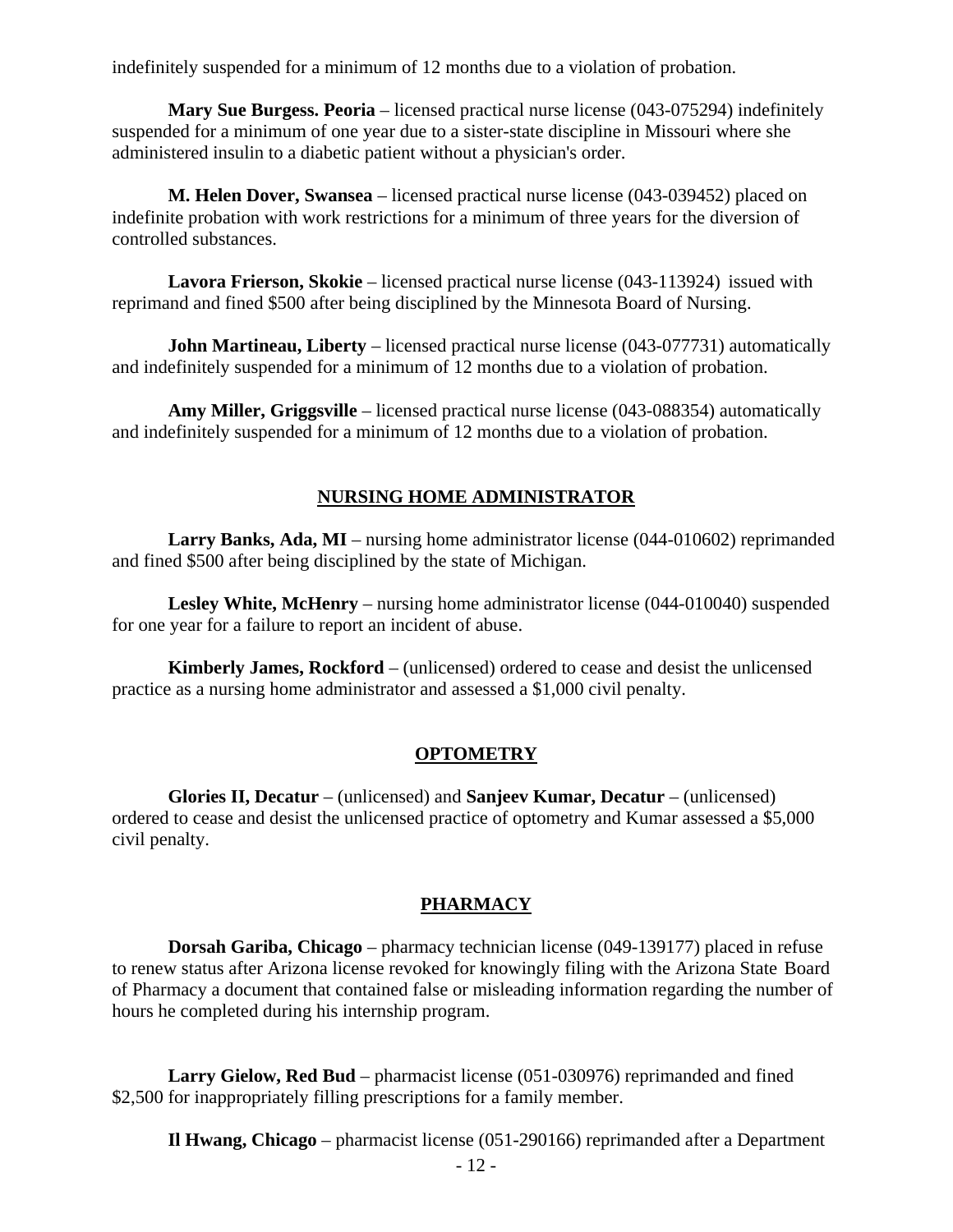inspection of the pharmacy where he worked as the pharmacist-in-charge revealed multiple violations of the Illinois Pharmacy Practice Act.

 **Benjamin Muoghalu, Naperville** – pharmacist license (051-036347) indefinitely suspended for a minimum of one year after found guilty in US District Court, Northern District of Illinois, of the charges of Conspiracy to Receive Kickbacks, Receiving Kickbacks, and Fraud/Honest Services.

 **Igbo Obunike, Bolingbrook** – pharmacist license (051-034560) suspended for 90 days, followed by indefinite probation for a minimum of three years after he was terminated from his position as a pharmacist at John Stroger Hospital in Chicago, Illinois in August of 2008 related to his having committed multiple dispensing errors during the period of 1996 through 2008.

 **American Pharmacy, Chicago** – pharmacy license (054-016407) reprimanded and fined \$10,000 for multiple violations including two pharmacy technicians working on nonrenewed licenses and actively or passively participating in any arrangement or agreement on which a prescription order blank is prepared, written, or issued in a manner that refers to American Pharmacy, Inc.

 **Papa Medical Pharmacy, Inc., Elmwood Park** – pharmacy license (054-014230) fined \$1,000 for failure to notify the Department of its closing 30 days in advance of the closing time.

 **Walgreens #03395, Chicago** – pharmacy license (054-013062) reprimanded and fined \$5,000 for maintaining unsanitary conditions.

 **Walgreens #03651, Olympia Fields** – pharmacy license (054-006909) reprimanded and fined \$5,000 for maintaining unsanitary conditions.

## **PROFESSIONAL BOXING**

 **Jason Bosler, Sandoval** – professional mixed martial artist license (002-1671810016) suspended for six months, retroactive to September 24, 2011, fined \$1,000 and voluntary surrender of title belt and purse after testing positive to anabolic steroids.

 **Isam Merza, Chicago** – boxing promoter license (002-1644740007) placed on nonreporting probation for two years and fined \$2,500 for issuing NSF checks at a boxing event that he promoted.

#### **PSYCHOLOGY**

**William Bryant, Gary, IN** – clinical psychologist license (071-002629) permanently revoked due to conviction of a criminal act that requires registration under the Sex Offender Registration Act.

**James Stein, Milwaukee, WI** – clinical psychologist license (071-006143) permanently revoked due to conviction of a criminal act that requires registration under the Sex Offender Registration Act.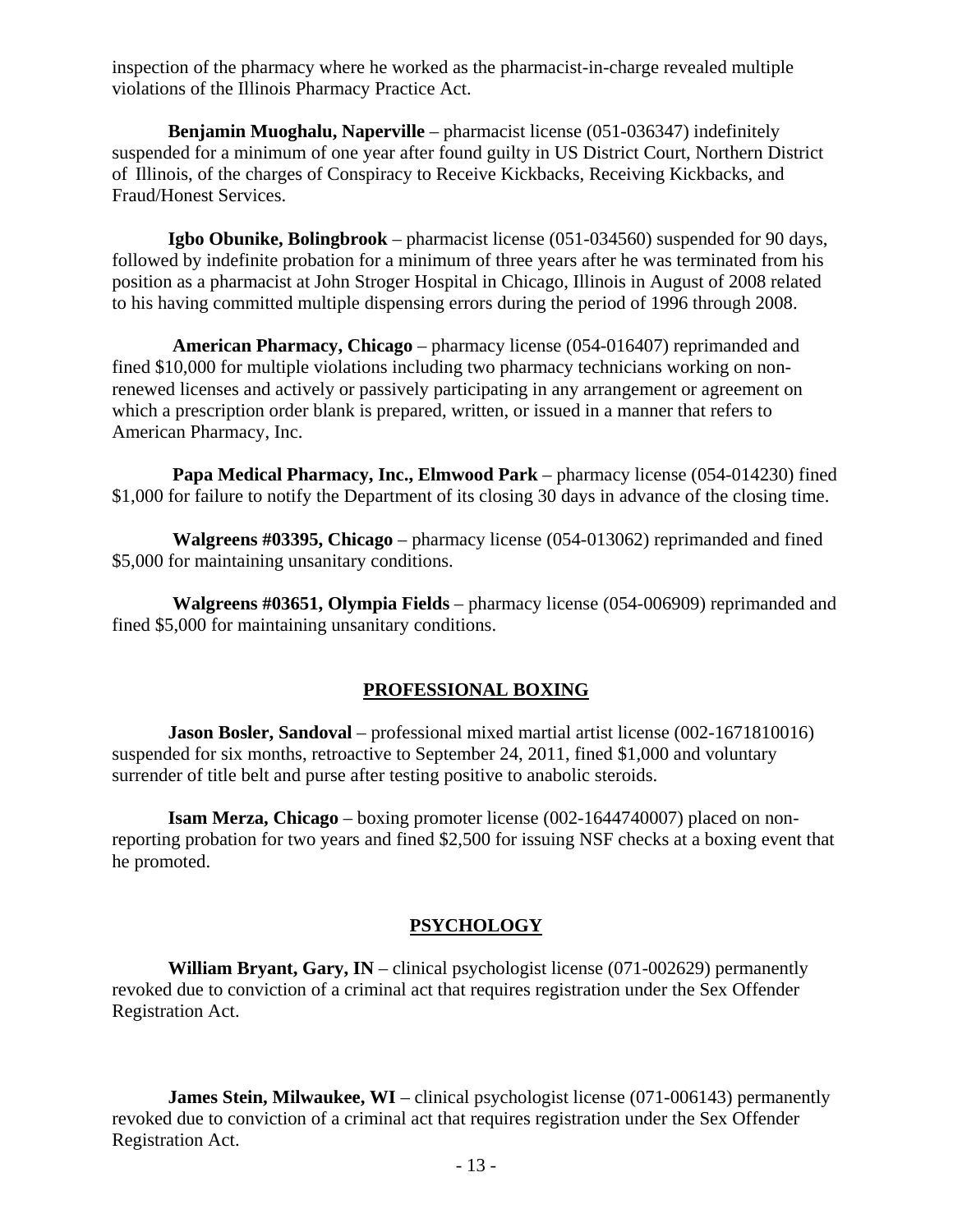**William Weiss, Northfield** – (unlicensed) ordered to cease and desist the unlicensed practice of clinical psychology by conducting psycho educational diagnostic testing and assessed a \$10,000 civil penalty.

#### **REAL ESTATE**

**Jasmine Cotton, Homewood** – licensed real estate leasing agent license (473app3089536) issued with reprimand and fined \$100 for failure to indicate on her application that she had been denied a permanent employee registration card in 2000.

 G**abriel Arce, Naperville** – real estate broker license (475-105832) suspended for three months and fined \$1,500 for depositing a \$1,775 payment from a property owner into his personal account.

 **Dylan Hood, Chicago** – real estate broker license (475-107451) placed in refuse to renew status for failure to return \$5,000 in escrow money in a timely manner.

 **Ladell McDaniel, Chicago** – real estate broker license (475-101434) indefinitely suspended for failure to file and/or pay Illinois state income taxes.

 **William Smarto, Lake Villa** – real estate broker license (475-121502) issued and placed on probation for five years and restricted from licensure as managing broker for five years due to a 1985 felony conviction.

 **Shawn Sullivan, Evanston** – real estate broker license (475-114108) reprimanded and fined \$500 for practicing as a real estate broker while his license was in inoperative status.

 **Ronald Olson, Chicago** – real estate salesperson license (476-377805) indefinitely suspended for failure to file and/or pay Illinois state income taxes.

 **Migdalia Ortega, Chicago** – real estate salesperson license (476-405084) reprimanded and fined \$500 after she practiced on an expired license and advertised services under an unregistered name.

#### **ROOFING CONTRACTORS**

 **B Eck Inc., Joliet** – roofing contractor license (104-008051) placed in refuse to renew status for performing roofing services when license was in not renewed status.

 **Haan Roofing and Construction LLC, Davenport, IA** – roofing contractor license (104-015175) placed on probation for two years and fined \$3,000 due to unprofessional conduct.

 **Troggeydys Builders Incorporated, Ottawa** – roofing contractor license (104-015255) placed in refuse to renew status for performing roofing services when license was in not renewed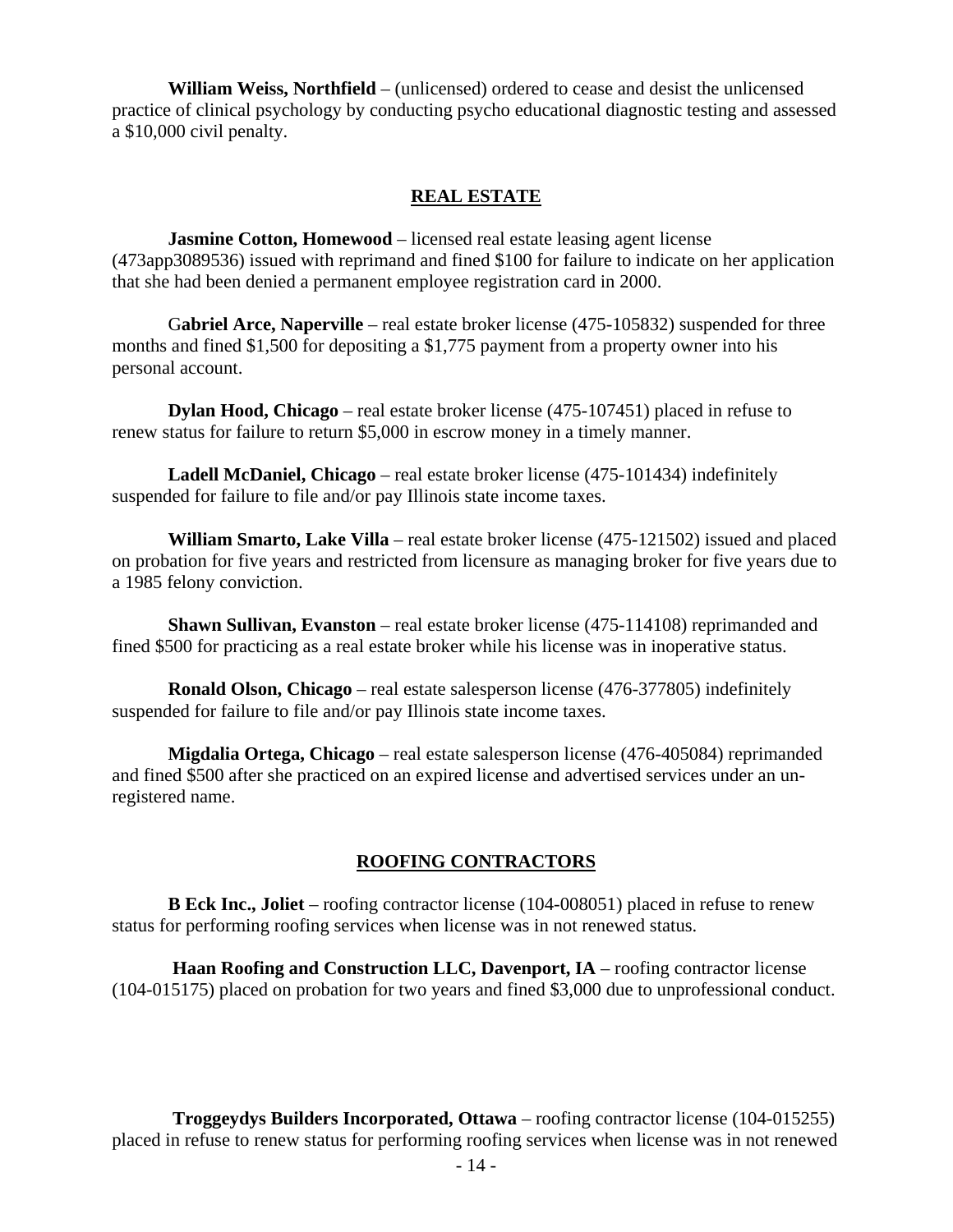status.

The following individuals were ordered to cease and desist the unlicensed practice as a roofing contractor:

#### **VETERINARY MEDICINE**

 **Joan Claus, Wilmette** – veterinarian license (090-004452) reprimanded and fined \$1,000 due to untimely renewal of DPR controlled substance license.

 **Kimberly Spark, Monticello** – veterinary technician license (095-001222) placed in refuse to renew status due to unprofessional conduct and excessive use of controlled substance.